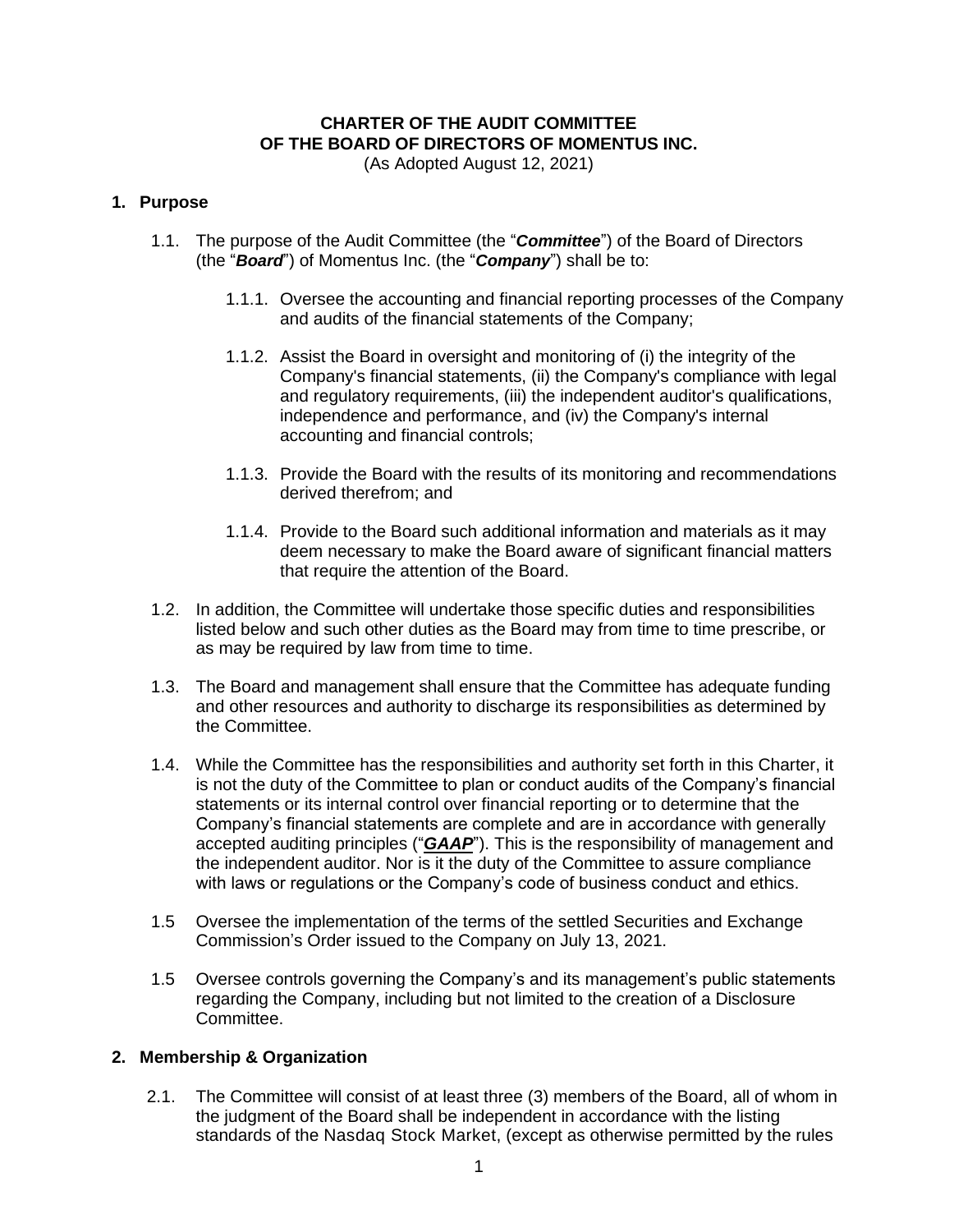of the Nasdaq Stock Market). and the rules of the Securities and Exchange Commission ("*SEC*") as may be in effect from time to time). Each member shall in the judgment of the Board have the ability to read and understand the Company's financial statements. At least one (1) member of the Committee shall in the judgment of the Board be an Committee financial expert in accordance with the rules and regulations of the SEC and at least one (1) member (who may also serve as the Committee's financial expert) shall in the judgment of the Board have accounting or related financial management expertise in accordance with the listing standards of the Nasdaq Stock Market. In addition, Committee members will satisfy any additional requirements mandated by the rules and regulations of the SEC or the listing standards of the Nasdaq Stock Market. Each member must also not have any compliance history. The Committee will review its membership annually for compliance with the above requirements.

2.2. The members of the Committee will be appointed by the Board on the recommendation of the Nominating and Corporate Governance Committee and will serve at the discretion of the Board and may be replaced by the Board at any time or for any reason. Unless a chair is designated by the Board, the members of the Committee may appoint a chair of the Committee (the "*Chair*").

### 3. **Responsibilities**

In addition to such other responsibilities as may be delegated to the Committee from time-to-time by the Board, the Committee shall:

- 3.1. Review on a continuing basis the adequacy of the Company's system of internal controls, including meeting periodically with the Company's management and the independent auditors to review the adequacy of such controls and to review before release the disclosure regarding such system of internal controls required under SEC rules to be contained in the Company's periodic filings and, if applicable, the attestations or reports by the independent auditors relating to such disclosure;
- 3.2. Pre-approve all audit and permissible non-audit services and related engagement fees and terms for services provided to the Company by the independent auditors (or subsequently approving non-audit services in those circumstances where a subsequent approval is necessary and permissible);
- 3.3. Review and provide guidance with respect to the external audit and the Company's relationship with its independent auditors by: (i) reviewing the independent auditors' proposed audit scope, approach and independence; (ii) obtaining on a periodic basis in accordance with applicable requirements of the Public Company Accounting Oversight Board ("*PCAOB*") a written statement from the independent auditors regarding relationships and services with the Company which may impact independence or objectivity, and to the extent there are relationships, monitoring and investigating such relationships, including actively engaging in a dialogue with the independent auditors with respect to any disclosed relationships or services that may impact the objectivity and independence of the independent auditors, and presenting such information to the Board; (iii) receiving and reviewing a report by the independent auditors describing any material issues raised by the most recent internal quality control review, or peer review, of the independent auditing firm, or by any inquiry or investigation by governmental or professional authorities and any steps taken to deal with any such issues; (iv) discussing with the Company's independent auditors the financial statements and audit findings, including any significant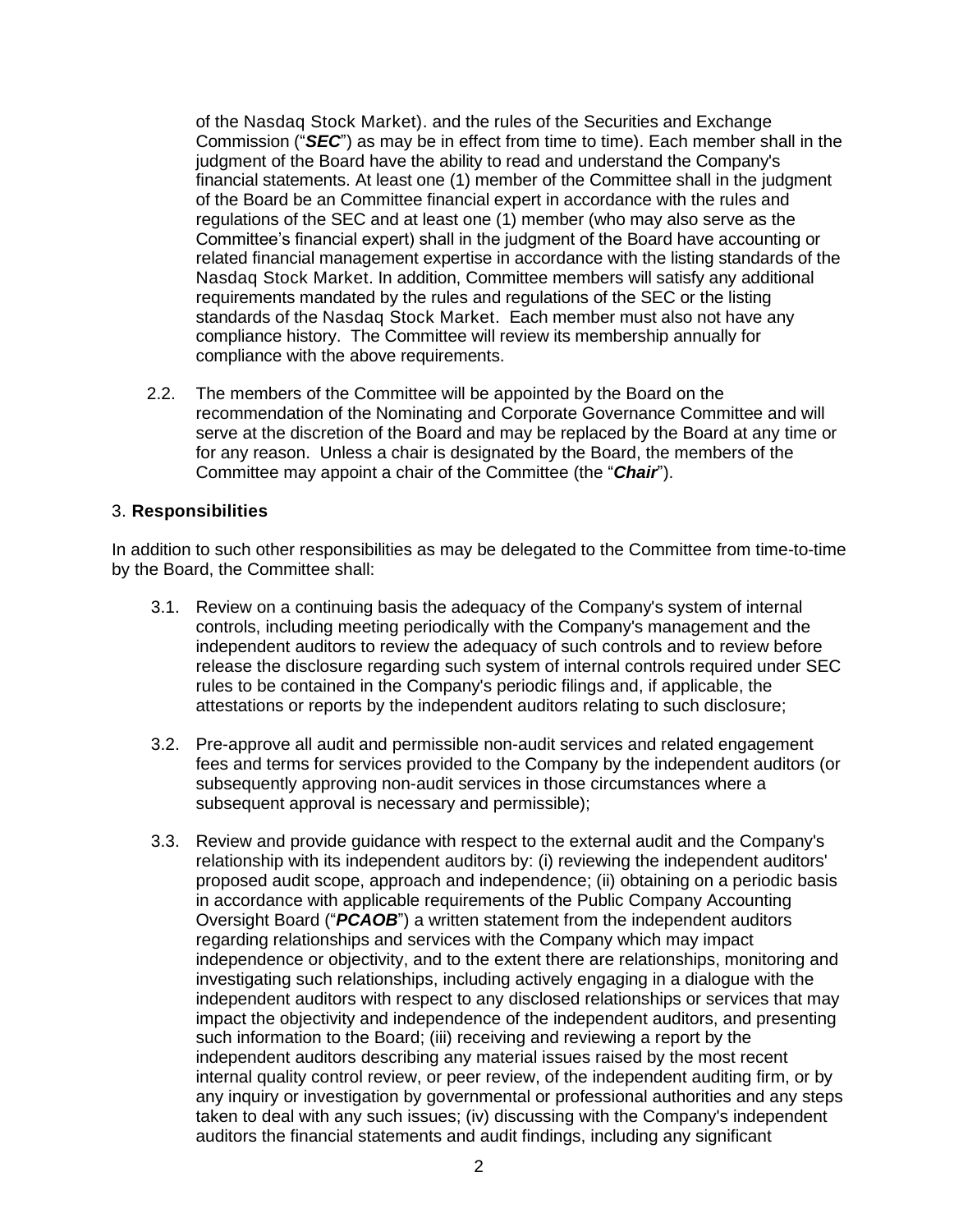adjustments, management judgments and accounting estimates, critical audit matters addressed during the audit, significant new accounting policies, any alternative treatments of financial information within GAAP that the independent auditor has discussed with management, ramifications of the use of these alternative disclosures and the treatment preferred by the independent auditor and disagreements with management and any other matters required to be discussed by applicable accounting standards; and (v) reviewing reports submitted to the Committee by the independent auditors in accordance with the applicable SEC requirements and other legal or regulatory requirements;

- 3.4 Recommend to the Board as to whether the Company's audited financial statements should be included in the Company's Annual Report on Form 10-K based on the Committee's review and discussions (1) with management of the audited financial statements, (2) with the independent auditor of the matters required to be discussed by the PCAOB and the SEC, and (3) with the independent auditor concerning the independent auditor's independence;
- 3.5 Review and discuss with management and the independent auditors the annual audited financial statements and quarterly unaudited financial statements, including the Company's disclosures under "Management's Discussion and Analysis of Financial Condition and Results of Operations," prior to filing the Company's Annual Report on Form 10-K and Quarterly Reports on Form 10-Q, respectively, with the SEC;
- 3.6 Direct the Company's independent auditors to review before filing with the SEC the Company's interim financial statements included in Quarterly Reports on Form 10Q, using professional standards and procedures for conducting such reviews;
- 3.7. Conduct a post-audit review of the financial statements and audit findings, including any significant suggestions for improvements provided to management by the independent auditors;
- 3.8. Review before release the unaudited quarterly or annual operating results (or financial outlook or guidance) to be stated in the Company's quarterly earnings release with particular attention to any use of "pro forma" or "adjusted" non-GAAP information;
- 3.9. Review the contents of the officer certifications to be filed with the SEC pursuant to Sections 302 and 906 of the Sarbanes-Oxley Act and the process conducted to support the certifications;
- 3.10. Consider the establishment, and oversee the activities, of any internal audit function within the Company;
- 3.11. Review any reports by management or internal auditors, if any, regarding the effectiveness of, or any deficiencies in, the design or operation of internal controls and any fraud, whether or not material, that involves management or other employees who have a significant role in the Company's internal controls and review before release the disclosure regarding the Company's system of internal controls required under SEC rules to be contained in the Company's periodic filings and, if applicable, the attestations or reports by the independent auditors relating to such disclosure;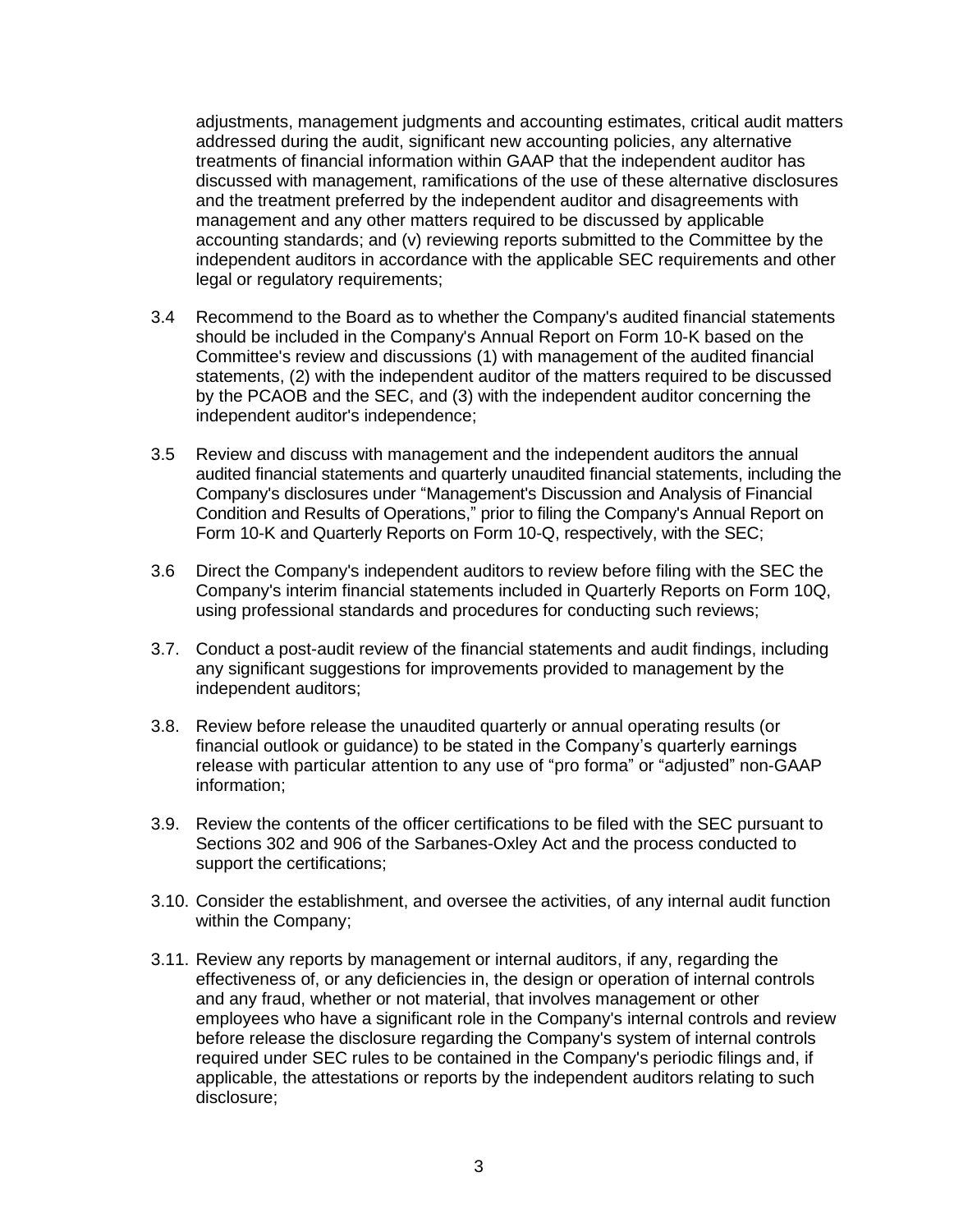- 3.12. Oversee compliance with legal requirements for disclosure of the Company's independent auditor's services and Committee members, member qualifications and activities;
- 3.13. Periodically review the Company's code of business conduct and ethics and approve any amendments thereto or waivers thereof, and perform those functions delegated to the Committee set forth in the Company's code of business conduct and ethics;
- 3.14. Review, in conjunction with counsel, any legal matters that could have a significant impact on the Company's financial statements;
- 3.15. Provide oversight and review at least annually of the Company's financial risk management policies, including its investment policies;
- 3.16. If necessary, institute special investigations with full access to all books, records, facilities and personnel of the Company;
- 3.17. As appropriate, engage and obtain advice and assistance from outside legal, accounting or other advisors with funding to be provided by the Company;
- 3.18. Conduct appropriate review and oversight of related party transactions, as defined by applicable rules of the SEC and Nasdaq Stock Market;
- 3.19. Review and assess the adequacy of this Charter and recommending any proposed changes to the Board for approval, on an annual basis;
- 3.20. Review annually its own performance against the responsibilities outlined in this Charter and as otherwise established by the Board;
- 3.21. Provide a report in the Company's proxy statement in accordance with the rules and regulations of the SEC;
- 3.22. Establish procedures for receiving, retaining and treating complaints received by the Company regarding accounting, internal accounting controls or auditing matters and procedures for the confidential, anonymous submission by employees of concerns regarding questionable accounting or auditing matters;
- 3.23. Review and discuss with management, the independent auditor and the internal auditor, if any, the Company's major financial risk exposures and the steps management has taken to monitor and control such exposures, except as to those risks for which oversight has been assigned to other committees of the Board or retained by the Board;
- 3.23. Review the adequacy and effectiveness of the Company's information and cyber security policies and the internal controls regarding information and cyber security and
- 3.24. Review with management and members of internal audit, if any, the Company's business continuity and disaster preparedness planning.
- 3.25. Oversee the implementation of the terms of the settled Securities and Exchange Commission's Order issued to the Company on July 13, 2021.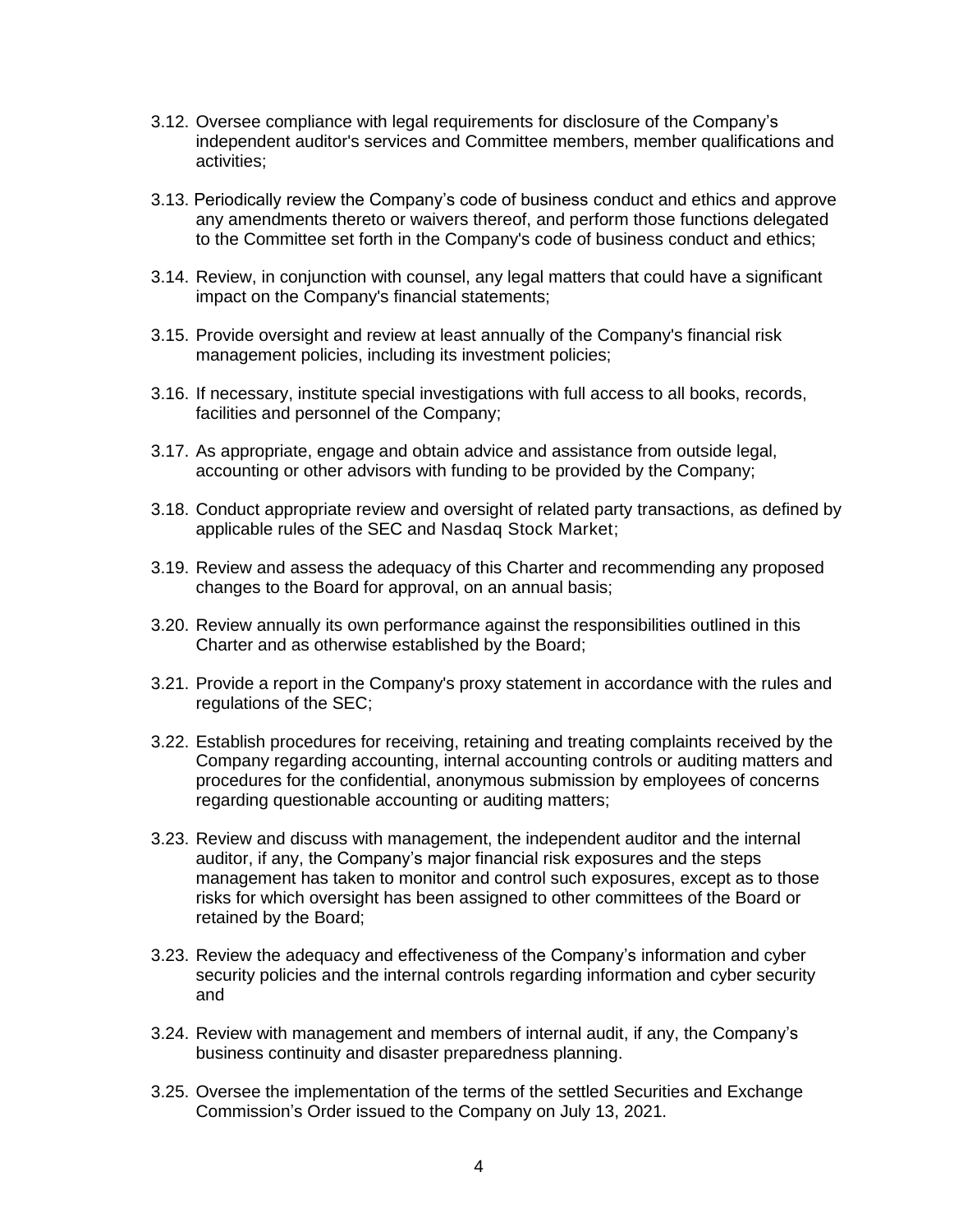# **4. Authority**

The Committee shall:

- 4.1. Have the sole authority to appoint, compensate, retain, oversee the work of and to terminate the engagement of the independent auditors (including resolving disagreements between management and the independent auditors regarding financial reporting) for the purpose of preparing or issuing an audit report or related work;
- 4.2. Have the sole authority to approve the engagement of the Company's independent auditors to perform permissible non-audit services (or subsequently approving nonaudit services in those circumstances where a subsequent approval is necessary and permissible) and, in the exercise of such authority, the Committee (or a subcommittee comprised solely of Committee members) shall consider whether the provision of such services is compatible with maintaining the independence of the Company's independent auditors;
- 4.3. Have the authority to form, and delegate authority to, one (1) or more subcommittees, comprised of one (1) or more Committee members, which subcommittee(s) shall have the responsibilities and authority delegated to them, including, if so designated, the full responsibility and authority of the Committee with respect to delegated matters including, without limitation, authority to delegate to one (1) or more designated members of the Committee the authority to preapprove audit and permissible non-audit services, provided such pre-approval decision is presented to the full Committee at its scheduled meetings;
- 4.4. Have the authority to establish pre-approval policies that are detailed as to the particular services to which such policies would apply and include a requirement that the Committee be promptly informed of each service approved in accordance with such policies; provided, however, that nothing in this paragraph provides the Committee with authority to delegate its responsibilities under the Securities Exchange Act of 1934, as amended, to management
- 4,5. Have authority to set policies regarding the hiring by the Company of current or former employees of the Company's independent auditors.; and
- 4.6. Have the authority to obtain advice, reports or opinions from internal or external counsel and other expert advisors at the Company's expense.

## **5. Meetings & Minutes**

The Committee will meet at least four (4) times each year. The Chair, in consultation with the other members of the Committee, will set the dates, times and places of such meetings. The Chair or any other member of the Committee may call meetings of the Committee by notice in accordance with the Bylaws. A majority of the total number of then-serving members of the Committee shall constitute a quorum for the transaction of business at Committee meetings. The approval of a majority of such quorum shall constitute a valid act of the Committee at a duly held Committee meeting. The Committee may also act by unanimous written consent of the then-serving members of the Committee.

The Committee will meet separately with the Chief Executive Officer and separately with the Chief Financial Officer of the Company at such times as are appropriate to review the financial affairs of the Company. The Committee will also meet separately with the Internal Audit